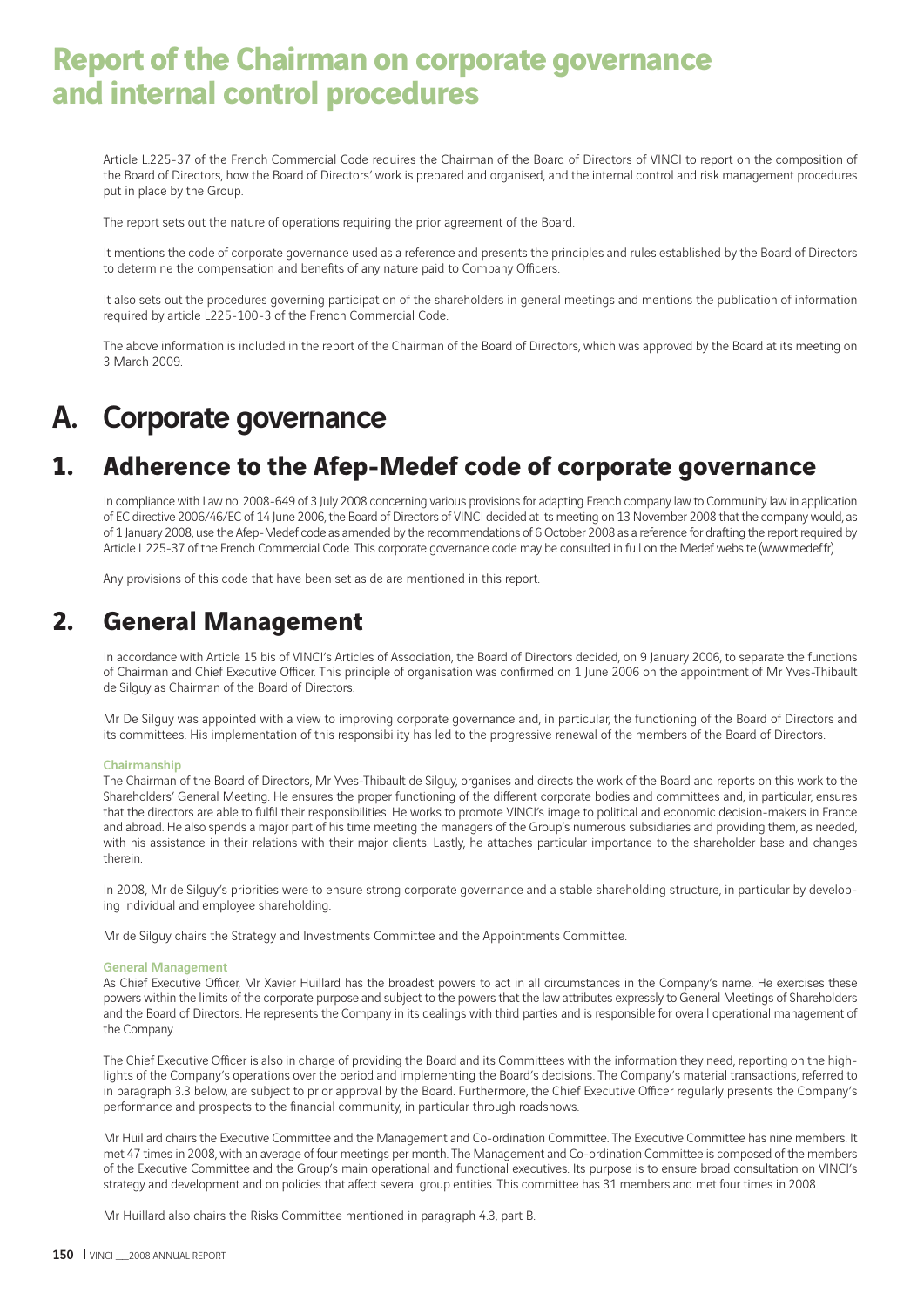## **3. The Board of Directors**

## **3.1 Composition of the Board of Directors – Independence of members**

At the date of registration of this document, the Board of Directors had 13 members, including one member representing employee shareholders.

In 2008, one director tendered his resignation and a new director was co-opted. Quentin Davies resigned from his appointment on 6 October 2008. The Board of Directors co-opted a new director, Jean-Pierre Lamoure, to replace Mr Davies for the remainder of his term of office, which will expire at the close of the general meeting called to rule on the accounts for the year 2011. This co-optation will be submitted for ratification to the Shareholders General Meeting on 14 May 2009.

The Board of Directors meeting on 3 March 2009, on the proposal of the Appointments Committee, decided to propose appointment of a new director, Michael Pragnell, to the Shareholders' General Meeting on 14 May 2009.

The appointments of François David, Patrick Faure and Bernard Huvelin expire in 2009. Bernard Huvelin, aged 72, did not wish to renew his appointment. The Board took formal note of this and unanimously paid tribute to him for the importance of his contribution to its work for many years. The Board will propose re-appointing François David and Patrick Faure at the Shareholders' General Meeting on 14 May 2009.

The term of office of Directors is four years for those appointed or re-appointed since 1 January 2005, which applies to 12 Directors, and six years for those already serving on 1 January 2005, which applies to only one Director, Mr David. The terms of office of the Directors expire at different times, which means that approximately one-quarter of the Board is renewed every year.

The Company's Articles of Association provide that no one may be appointed or reappointed as a Director if they have reached the age of 75 and that no more than one-third of the Directors in office at the close of the financial year for which the Shareholders' Meeting is asked to vote on the financial statements may be over 70.

At its meeting of 27 February 2008, the Board also made an assessment of the current Directors' independence, in accordance with the recommendations of the Afep-Medef code.

After receiving the Appointments Committee's report, the Board concluded that the following seven Directors cannot be considered to be independent:

– Yves-Thibault de Silguy, who is the full-time Chairman of the Board and has various responsibilities in the Company;

– Xavier Huillard, who is responsible for the Company's general management and has been an employee of VINCI;

– Dominique Bazy, who has management responsibilities (Vice-Chairman) with UBS Investment Bank, a fi nancial institution that could be involved in transactions entered into by the Company or its subsidiaries; the Board considered the links that could exist between the UBS Group and the VINCI group to be material;

– Bernard Huvelin, who has held management responsibilities in the Company and in VINCI subsidiaries of which he has been an employee, has, moreover, been a Director of the Company for more than twelve years and who now holds various other directorships within the Group;

– Dominique Ferrero, who holds management responsibilities (Chief Executive Officer) in Natixis, a bank providing financial services to the Company; the Board considered the links existing between Natixis and the VINCI group to be material;

– Jean-Pierre Lamoure, who has management responsibilities as a Company Officer and is a former employee of a VINCI subsidiary, and is currently Chairman of Solétanche Bachy Entreprise, a 100%-owned VINCI subsidiary;

– Denis Vernoux, who is an employee of a Group company and who represents employee shareholders through the corporate unit funds.

The Board of Directors considered that the six other members of the Board, listed below, do not have relations with the Company, its Group or its management that might compromise their independence of judgment and are therefore independent:

– Robert Castaigne, who was Chief Financial Officer of Total and member of its Executive Committee; the Board considered however that any links that may exist between the Total Group and the VINCI group (contracts for works or provision of goods between the subsidiaries of the two groups) are not sufficiently material to adversely affect Mr Castaigne's independence of judgment;

– François David, who is Chairman of Coface, which provides credit insurance on contracts entered into by VINCI subsidiaries; the Board considered however that any links that may exist between the Coface Group and the VINCI group are not sufficiently material to adversely affect Mr David's independence of judgment;

– Patrick Faure, who has held management duties or Director's appointments in automobile manufacturing companies (Renault) that could at some time enter into contracts (for construction work or services) with VINCI subsidiaries, or provide goods or services to Group companies; the Board considered however that any links that might have existed, and which have since disappeared, were not sufficiently material to unfavourably affect Mr Faure's independence of judgment. Furthermore, Mr Faure has been a director since 1993, i.e. for over twelve years, but the Board considered that this circumstance was not an obstacle to Mr Faure being considered as an independent director.

– Jean-Bernard Lévy, who has management responsibilities (Chairman of the Management Board) in Vivendi. Until 2002, this company was a large shareholder in VINCI and commercial relations remain between VINCI and some Vivendi Group subsidiaries; the Board considered however that these transactions are not sufficiently material to adversely affect Mr Lévy's independence of judgement;

– Henri Saint Olive, who has management responsibilities (Chairman of the Board of Directors) of Banque Saint Olive, a bank that could be involved in transactions entered into by the Company, its subsidiaries or personally by its executives; the Board considered however that these transactions are not sufficiently material to adversely affect Mr Saint Olive's independence of judgment.

– Pascale Sourisse, who has management responsibilities in the Thales Group; the Board considered however that any links that may exist between the Thales Group and the VINCI group are not sufficiently material to adversely affect Mrs Sourisse's independence of judgment.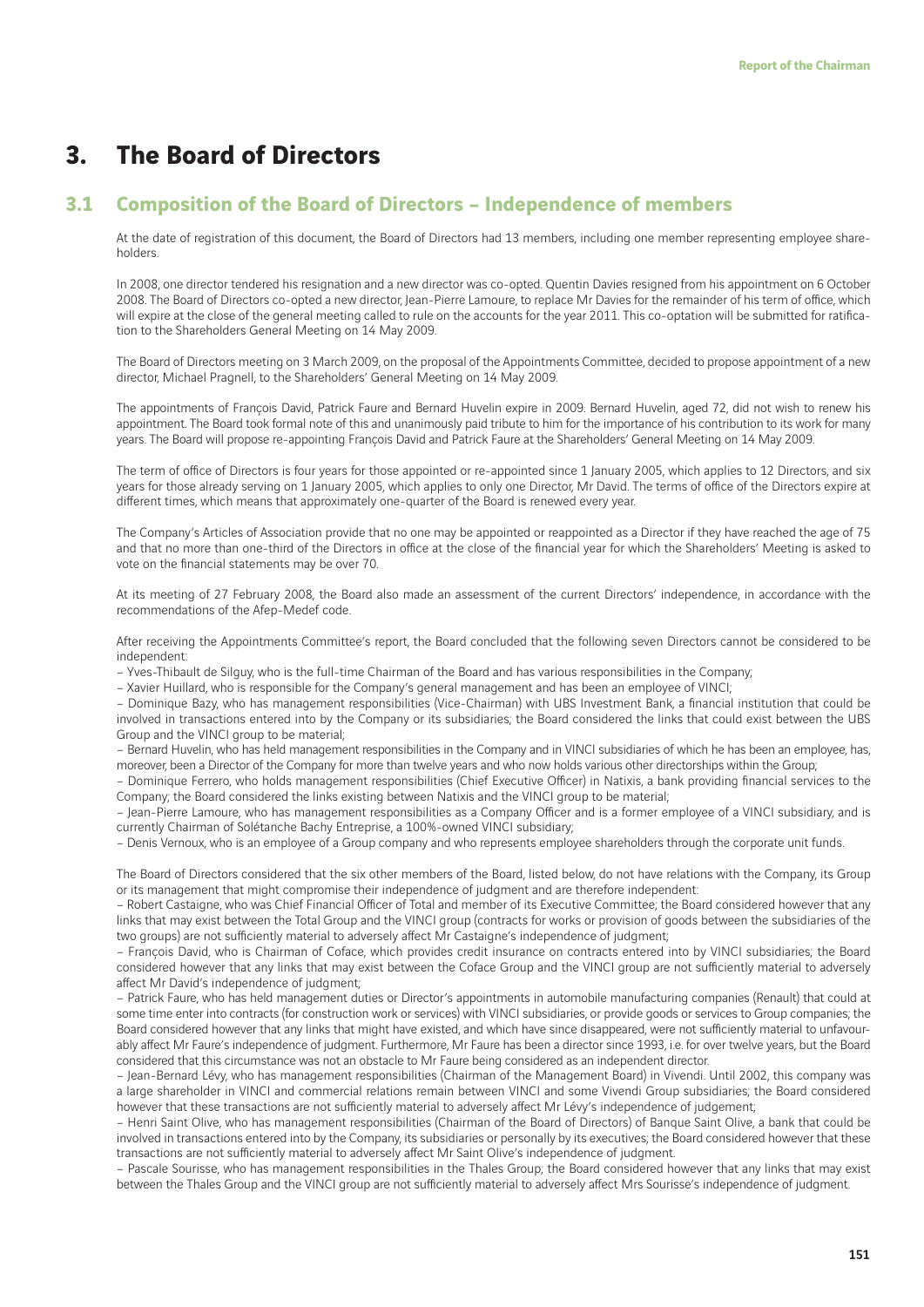Consequently, following the resignation of Mr Davies and the co-optation of Mr Lamoure occurring at the end of 2008, the proportion of independent directors has fallen to less than half the members of the Board of Directors, which is not compliant with the Afep-Medef code. Moreover, the Board of Directors' meeting on 3 March 2009 decided, on the proposal of the Appointments Committee, to recommend the appointment of a new director, Michael Pragnell, to the Shareholders' General Meeting on 14 May 2009. The Appointment Committee examined the situation of Mr Pragnell and the Board of Directors decided that he could be considered as an independent director. Mr Pragnell, who has held management responsibilities in Syngenta AG, meets all the criteria of independence set out in the Afep-Medef code.

In consequence, assuming the election of Mr Pragnell and the renewal of the appointments of Mr. Faure and Mr. David, seven directors out of thirteen, i.e. more than half, would be independent.

### **3.2 Personal situation of Company Officers**

As of the date of registration of this document, to the Chairman's knowledge:

- there are no family links between any of VINCI's Officers;
- none of VINCI's Officers has been found quilty of fraud in the last five years;

– none has been involved as a company officer in a bankruptcy, sequestration of assets or liquidation during the last five years and none has been incriminated or officially publicly punished by a statutory or regulatory authority. None has been disqualified by a Court from serving as a member of a Board of Directors or corporate management or supervisory body of an issuer of securities nor from being involved in the management or conduct of the affairs of an issuer of securities in the last five years;

– no Company Officer of VINCI has declared a conflict of interest in respect of any decisions taken by the Board of Directors in 2008.

### **3.3 The Board of Directors' internal rules**

In May 2003, the Board of Directors adopted a set of internal rules, which is periodically amended and which sets out the rules applicable to the functioning of the Board and its committees, and the behaviour expected of each of its members. These rules may be consulted in full on the Company's website (www.vinci.com)

The Board of Directors' internal rules require that the Board examines and gives prior approval to any significant transactions undertaken by the Company and in particular the determination of its strategic choices, material acquisitions and disposals of financial holdings and assets that are likely to alter the structure of the Company's balance sheet and, in any case, all acquisitions and disposals of shareholdings and assets of €200 million or more, as well as any transactions that fall outside the Company's announced strategy.

## **3.4 Conditions of preparation and organisation of the work of the Board**

### 3.4.1Functioning and work of the Board of Directors

In 2008, the Board of Directors discussed all major matters relating to the Group's activities. The Board met eight times during the year and the average attendance rate at its meetings was 85.4%. The Chief Operating Officer and Chief Financial Officer assists the work of the Board. Secretarial duties for the Board are the responsibility of the Chief Legal Officer.

In particular the Board:

– determined the strategy of the Company as proposed by the Chief Executive Officer;

– closed the annual consolidated and parent company accounts at 31 December 2007 together with the interim consolidated and parent company accounts to 30 June 2008;

– prepared and convened the Combined General Shareholders' Meeting of 15 May 2008, and defined the terms of its different reports to the meeting, the agenda and the resolutions submitted for the approval of the shareholders;

- decided to submit to the Combined General Shareholders' Meeting of 15 May 2008 an option for payment of the final dividend in respect of 2007 in new shares and decided payment of an interim dividend in respect of 2008.

At each of its meetings, it:

- examined the Group's financial situation and indebtedness;
- approved the share buy-back policy and allocation of treasury shares;

– was informed of share capital evolution and employee shareholding through unit trusts in the Castor France, Castor International, ASF and Entrepose Contracting company savings funds.

As regards corporate governance, it:

– set the performance criteria for the Chairman of the Board's supplementary pension

– decided to adopt the Afep-Medef corporate governance code

– examined the situation of the Chairman of the Board of Directors and the Director-Chief Executive Officer with respect to the recommendations of the Afep and Medef report of 6 October 2008.

In addition, the Board, in particular:

– examined the budgets and budget updates;

– examined the Group's quarterly activity;

– decided to modify the allocation of Directors' fees and set the remuneration of the Chairman of the Board of Directors and the Director-Chief Executive Officer.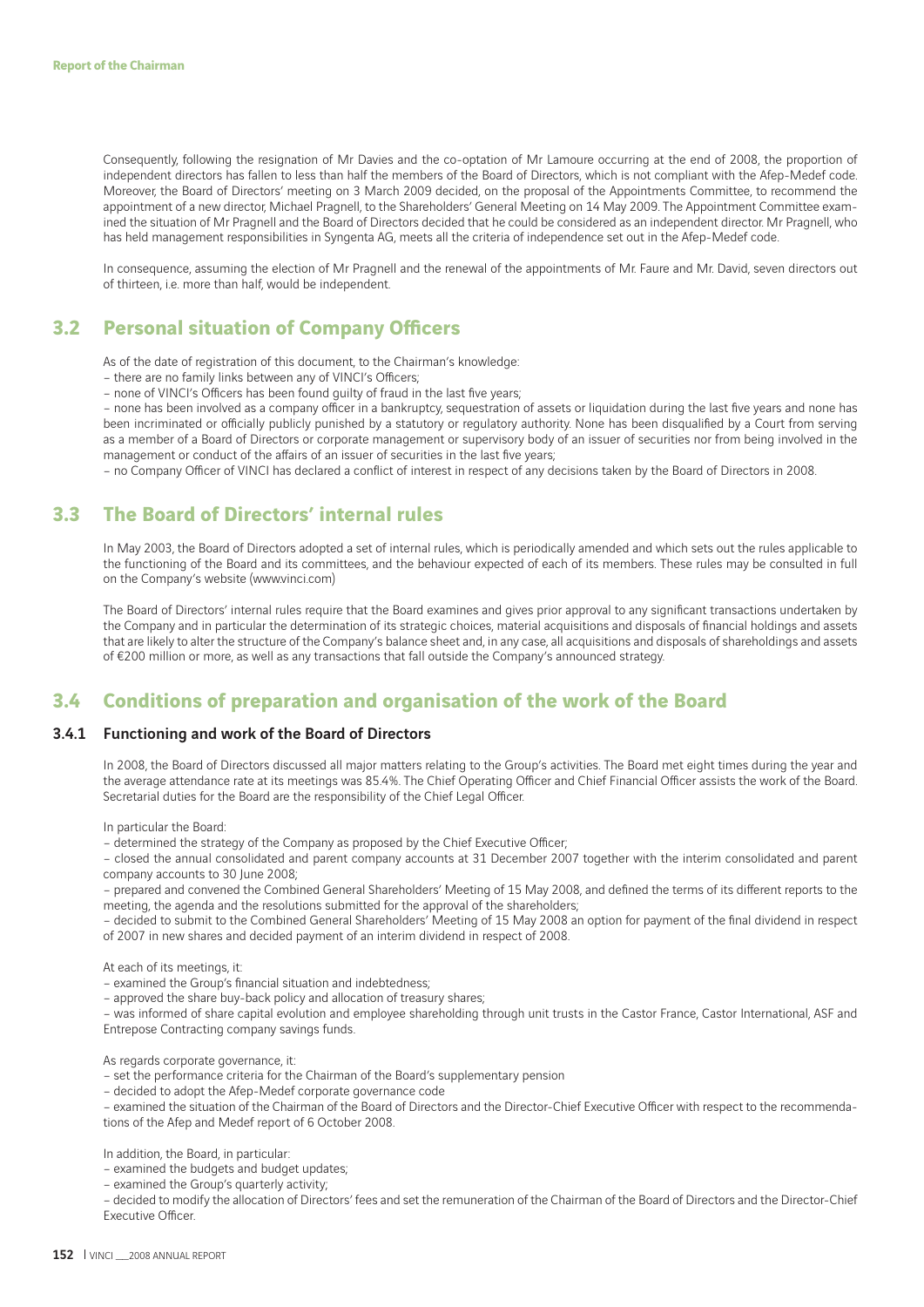– decided to implement three operations for France and one international operation in the framework of the company savings fund and set the subscription price of the shares to be issued for each of these operations;

- co-opted a new director;
- examined various projects for acquisition of companies;
- authorised the reclassification of the ASF shares held by VINCI in ASF Holding;
- examined and approved the project to regroup airport activities;
- authorised the issue of guarantees, renewed delegations of powers in respect of suretyships, guarantees and endorsements, and reconsti-
- tuted the global envelope available to the Chief Executive Officer for issue of suretyships, guarantees and endorsements;
- examined the impact of the financial crisis on the Group, and, in particular, on its liquidity position.

One of the Board of Directors' meetings was held in Marseilles. During this meeting, the activities of VINCI and, in particular, of VINCI Construction France, were presented to the Directors. A visit to the CMA-CMG tower construction site was also organised on this occasion.

### 3.4.2 The Board Committees

The terms of reference and the manner of functioning of the Committees are governed by the internal rules of the Board of Directors, amended by the Board during its meeting of 3 March 2009 to ensure compliance with the provisions of Article L823-19 of the French Commercial Code created by Order no. 2008-1278 of 8 December 2008. Each Committee has a role to play in analysing and preparing certain of the Board's discussions falling within its field of competence and in studying topics and/or projects that the Board or its Chairman may submit to it for examination. It has consultative powers and acts under the authority of the Board of which it is a committee and to which it is answerable. Minutes of each Committee's meetings are drawn up and distributed to the members of the Board of Directors.

### The Audit Committee

### Terms of reference

The Audit Committee helps the Board monitor the accuracy and fair presentation of VINCI's consolidated and parent company financial statements and the quality of the information given.

In particular its duties are to monitor:

– the process of compiling financial information; examine the Group's annual and half-yearly, consolidated and parent company financial statements before they are presented to the Board, to satisfy themselves that the accounting policies and methods are appropriate and consistently applied and to prevent any non-compliance with these rules and monitor the quality of the information given to the shareholders;

– the eff ectiveness of the Group's internal control and risk management systems as: (a) concerns internal control, to assess the Group's internal control systems with the managers of the internal audit function and to examine with them the internal audit work programme and actions, their conclusions and recommendations arising therefrom and the actions taken as a result; (b) concerns risks, to review regularly the Group's main exposures to financial risk and in particular off-balance sheet commitments;

– legal control of the parent company and consolidated fi nancial statements by the Statutory Auditors and the independence of the Statutory Auditors: to examine with the Statutory Auditors their work programmes, conclusions and recommendations, as well as actions taken as a result; verify compliance with the obligation of independence of the Statutory Auditors, assess proposals on the appointment of the Company's Statutory Auditors and their remuneration and issue recommendations on this point;

– the Group's policy in respect of insurance.

### Composition

The Audit Committee comprises at least three directors designated by the Board. The Chief Financial Officer and the Statutory Auditors attend the Audit Committee's meetings. Until 31 November 2008, its members were Henri Saint Olive (chairman), Robert Castaigne and Quentin Davies (until resignation of his office as Director on 6 October 2008). Since 13 November 2008, the Committee has been chaired by Henri Saint Olive and its members are Robert Castaigne and Mrs. Pascale Sourisse. All three are considered independent directors.

### Activities in 2008

The Audit Committee met five times in 2008, with a participation rate of 100%.

In particular, in addition to the accounts prepared during the period, it examined:

– as concerns internal control and audit: the organisation of internal control within VINCI Construction Filiales Internationales for Overseas France, Solétanche Bachy and Freyssinet; the chairman's report relating to internal control, the results of the IT security audit in the Group concerning management applications (with the intervention of an outside consultant); the self-assessment on internal control; and organisation of the audit department;

- as concerns financial and accounting matters: the various budget updates, the Company's net debt position, the change in accounting methods concerning accounting treatment of concession contracts, the financial rating of the Company (with a presentation by Standard & Poor's);

– follow-up of risk management (with, in particular, an update of disputes in progress and the Group's insurance policy and programme);

– regulatory changes, in particular concerning governance (with the intervention of an outside lawyer) and transposition of the eighth European directive.

In order to carry out these duties, the Audit Committee has in particular interviewed the Chief Financial Officer, the Head of the Budget, Consolidation and Accounting Department, the Internal Auditor, the Statutory Auditors, the Insurance Manager, the Chief Legal Officer, and the financial officers of several business lines to which particular attention was paid in connection with the assessment of internal control procedures. Secretarial duties for the Committee are the responsibility of the Head of the Budget, Consolidation and Accounting Department.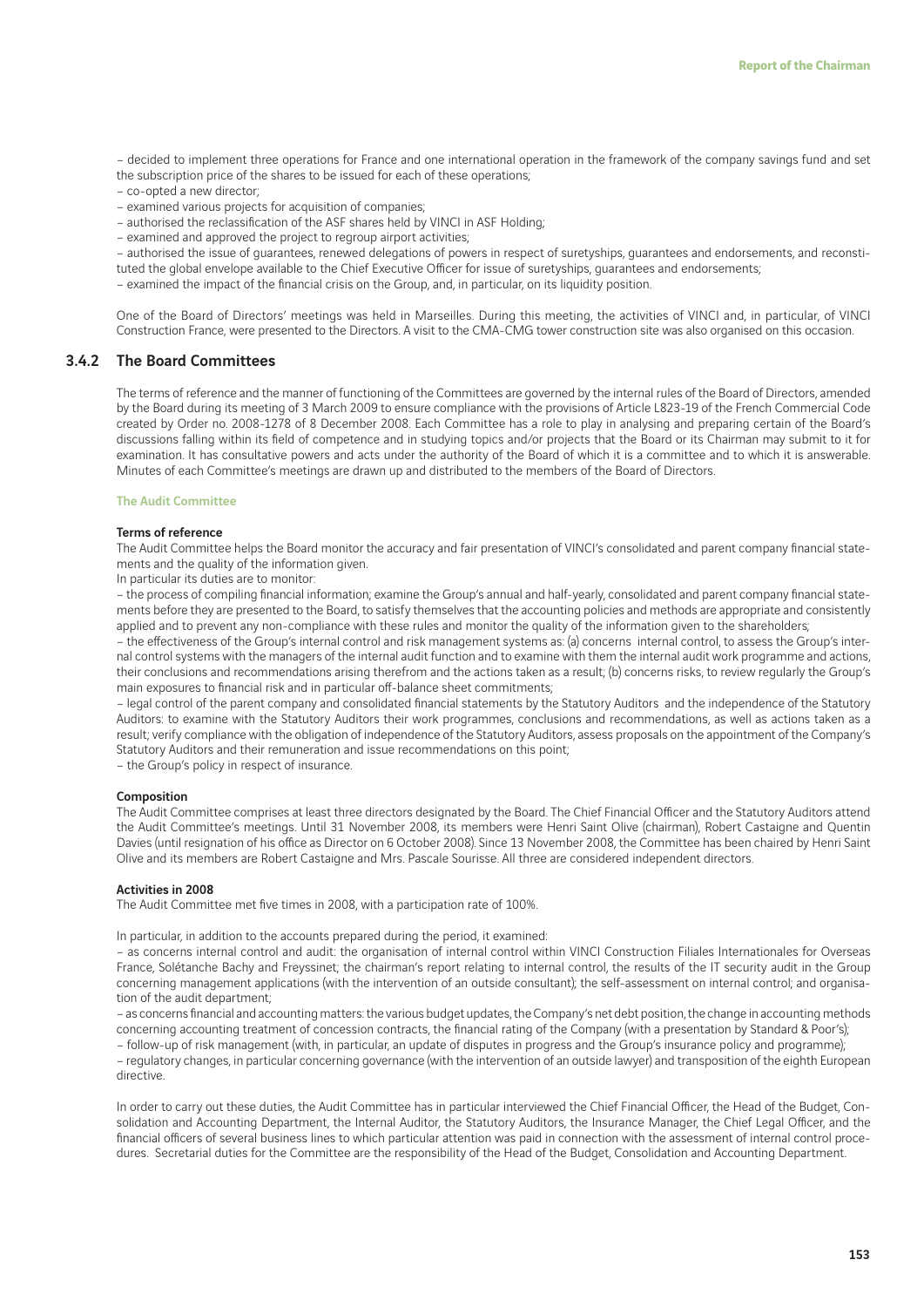#### The Strategy and Investments Committee

#### Terms of reference

This Committee helps the Board develop the Group's strategy. It examines proposed contracts, investments and divestments that could have a material impact on the Company's scope, activities, results or stock market performance before they are presented to the Board.

In particular its duties are to:

– prepare the Board's discussions on the Group's strategy;

– formulate an opinion, for the benefit of Senior Management, on proposed acquisitions or disposals of shareholdings of a value of more than €50 million that do not come under the Board's direct terms of reference.

The Committee is also informed by the Senior Management of the state of progress of multi-year projects that imply, as regards the VINCI group's share, a total investment, in equity or debt, of more than €100 million.

#### Composition

The Strategy and Investments Committee comprises at least three Directors designated by the Board. The Chairman of the Committee is Yves-Thibault de Silguy and its members are Pascale Sourisse, François David, Patrick Faure, Bernard Huvelin and Denis Vernoux. The Chief Executive Officer, the Chief Financial Officer and the Business Development Manager of VINCI attend the meetings of the Strategy and Investments Committee. Secretarial duties for the Committee are the responsibility of the Board Secretary.

### Activities in 2008

The Strategy and Investments Committee met four times in 2008, with a participation rate of 87.5%.

During the year it considered in particular:

– an acquisition project in the field of car parks: a possible alliance between VINCI Park and Interparking, subsidiary of the Fortis Group;

– an acquisition project in the field of rail works: Vossloh Infrastructure Services, a subsidiary of the Vossloh Group, acquired by Eurovia (renamed: ETF-Eurovia Travaux Ferroviaires);

– an acquisition in the construction sector in the United Kingdom: acquisition of Taylor Woodrow Construction, a subsidiary of the Taylor Wimpey Group;

– various multi-year concession and public-private partnership contracts.

The Committee expressed the wish to meet every two months to examine the status of public-private partnership operations (concession and operations that imply a total investment of over €100 million).

### The Remuneration Committee

### Terms of reference

The Remuneration Committee proposes the terms and conditions of remuneration of the Company Officers to the Board.

Its duties are to:

– make recommendations to the Board concerning the remuneration, pension and welfare benefit plans, benefits in kind and miscellaneous pecuniary rights, including any free shares or share subscription or share purchase options granted to the Chairman, the Chief Executive Officer, the Senior Executive Vice-Presidents and, if applicable, any salaried employees who are members of the Board;

– propose to the Board the determination of an overall package of performance shares and/or share subscription or purchase options relating to the Company's shares and the general and specific conditions applicable to these allocations;

– express an opinion on Senior Management's proposals regarding the number of beneficiaries;

– propose to the Board an aggregate amount of directors' fees and the manner of their allocation.

#### Composition

The Remuneration Committee comprises at least three directors designated by the Board. Its Chairman was Quentin Davies until his resignation on 6 October 2008 and its members were Dominique Bazy and Robert Castaigne. Since 13 November 2008, its Chairman is Jean-Bernard Lévy and its members are Dominique Bazy and Robert Castaigne. Two of the Committee's three members are independent. The Chief Executive Officer attends meetings of the Committee when it is examining the proposals of Senior Management relating to the company savings fund and long-term incentive systems. Secretarial duties for the Committee are the responsibility of the Board Secretary.

### Activities in 2008

The Remuneration Committee met four times in 2008, with a participation rate of 100%.

The Committee examined and made proposals to the Board regarding:

– the variable component of the Chairman's and Chief Executive Officer's remuneration for 2008, and, more generally, the remuneration of Directors and Company Officers;

– determination of performance-related conditions in respect of the supplementary pension of Mr de Silguy;

- the amount of directors' fees;

– the situation of the Chairman of the Board of Directors and the Director-Chief Executive Officer with regard to the Afep and Medef recommendations of 6 October 2008;

– the situation of Mr Lamoure prior to his co-optation, jointly with the Appointments Committee;

– the final allocation of performance shares (2007 plan);

– future performance share plans and/or stock option plans.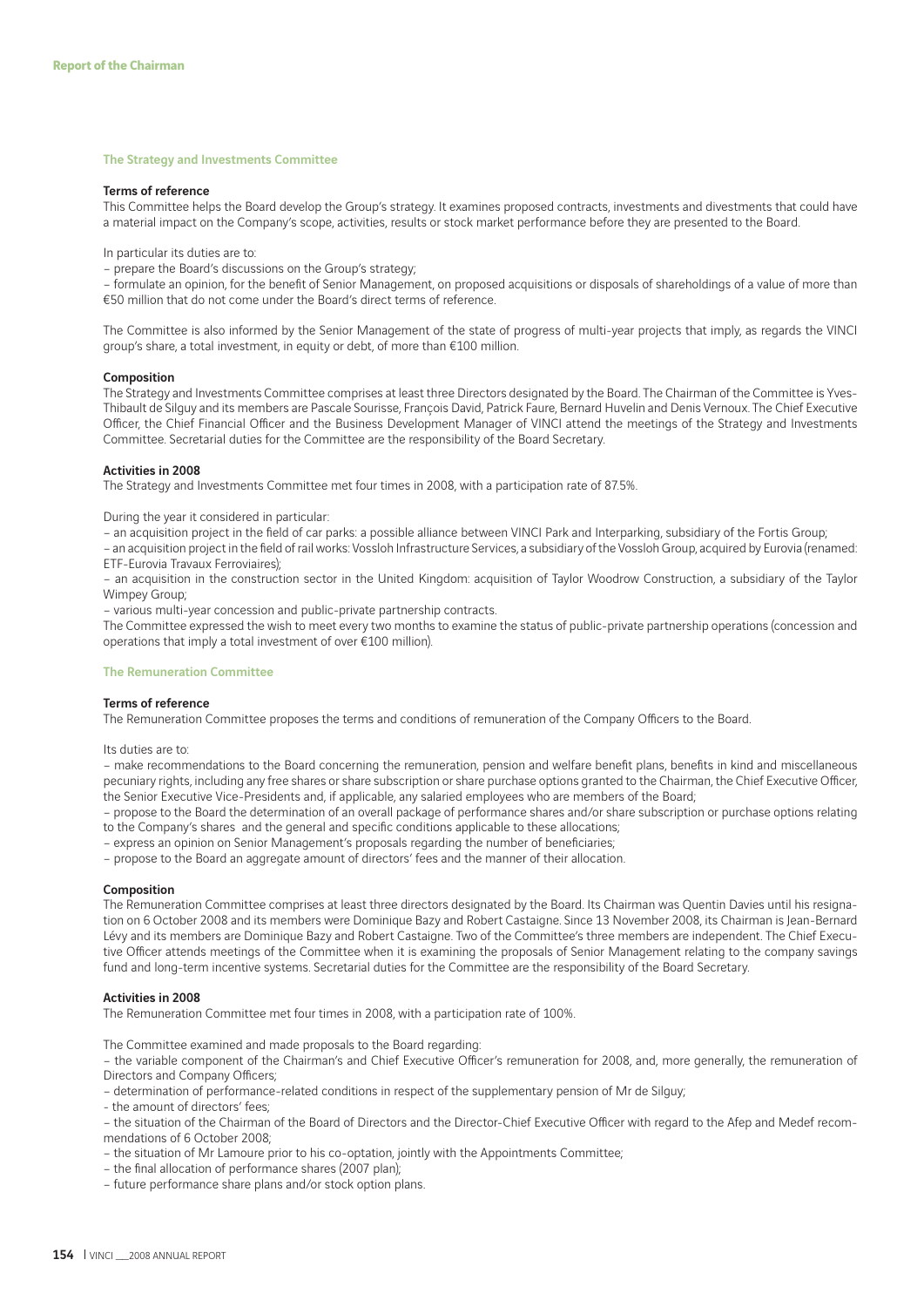#### The Appointments Committee

#### Terms of reference

The Committee:

- prepares the Board's discussions on the assessment of the Company's Senior Management;
- examines, on a consultative basis, the Senior Management's proposals relating to the appointment and dismissal of the Group's top executives;
- is informed of the policy drawn up by Senior Management on the management of the Group's top executives;
- makes proposals on the selection of Directors;
- examines all candidacies for appointments to the Board and expresses an opinion or recommendation to the Board on those candidacies;
- prepares at the appropriate time recommendations and opinions on the appointment or succession to the posts of Executive Company Officers.

### Composition

The Appointments Committee comprises at least three Directors designated by the Board. Its Chairman is Yves-Thibault de Silguy and its members are Dominique Bazy and Henri Saint Olive. This composition does not comply with the recommendations of the Afep-Medef code insofar as the proportion of independent directors is less than two thirds, and as an Executive Company Officer is a member of the Committee. The Board considered however that this composition was not likely to adversely affect the judgment of members of the Appointments Committee in carrying out their functions.

The Chief Executive Officer attends the Committee's meetings when it examines Senior Management's proposals relating to the appointment and dismissal of the Group's main executives and when it is informed of the policy drawn up by Senior Management on the management of the Group's executives. Secretarial duties for the Committee are the responsibility of the Board Secretary.

#### Activities in 2008

The Committee met three times in 2008 with an average attendance rate of 100%.

The Committee examined in particular:

- the report on the assessment of the Board of Directors
- the re-appointment of Directors whose term of office expired at the time of the 2008 Shareholders' General Meeting;
- the independence of Directors;
- the candidacies of individuals representing employee shareholders for the position of Director;
- the candidacy of Mr Lamoure for the position of Director;
- the review of the composition of the Audit Committee and the Remuneration Committee following the departure of Mr Davies.

### **3.5 Assessment of the composition and functioning of the Board of Directors**

In application of the Board of Directors' internal rules, the Board made an assessment, at its meeting on 27 February 2008, based on a study commissioned from an outside consultant, of the composition and functioning of the Board with the aim of improving its effectiveness. The assessment shows that the Directors are satisfied with both the composition of the Board and its functioning. However, after completing this assessment, they proposed a number of improvements to the functioning of the Board.

The Directors also met informally on 23 October 2008 without the presence of Messrs de Silguy and Huillard, to examine the functioning of the Board and the specialised Committees, relations between the Chairman and the Chief Executive Officer and any monitoring actions to be conducted. This examination shows that the Directors continue to take a positive view of the organisation set up in 2006, the functioning of the Board of Directors and the Committees and the separation of functions between the Chairman and the Chief Executive Officer. The Board of Directors took formal note thereof in its meeting on 13 November 2008.

## **4. Principles and rules for determining Company Officers' remuneration and interests of whatever nature**

### **4.1 Company officers' remuneration and interests**

Directors' fees are set by the Board of Directors as proposed by the Remuneration Committee. They consist of a fixed fee and a variable fee.

The fixed fee is determined on appointment of Company Officers and is reviewed every year by the Board of Directors on the proposal of the Remuneration Committee.

The variable fee corresponds to the product of the variable fee allocated in respect of the previous year, on the one hand, and, on the other, to a performance index calculated by means of a formula combining the following indicators: (a) net earnings per share; (b) cash flow per share; (c) return on capital employed; (d) variation in the VINCI share price; (e) the relative performance of the VINCI share compared to the CAC 40 index; (f) the relative performance of the VINCI share compared to a basket of European companies in the same sector; and (g) evolution of the dividend.

For the Chief Executive Officer, the variable fee also includes a fee paid at the discretion of the Board.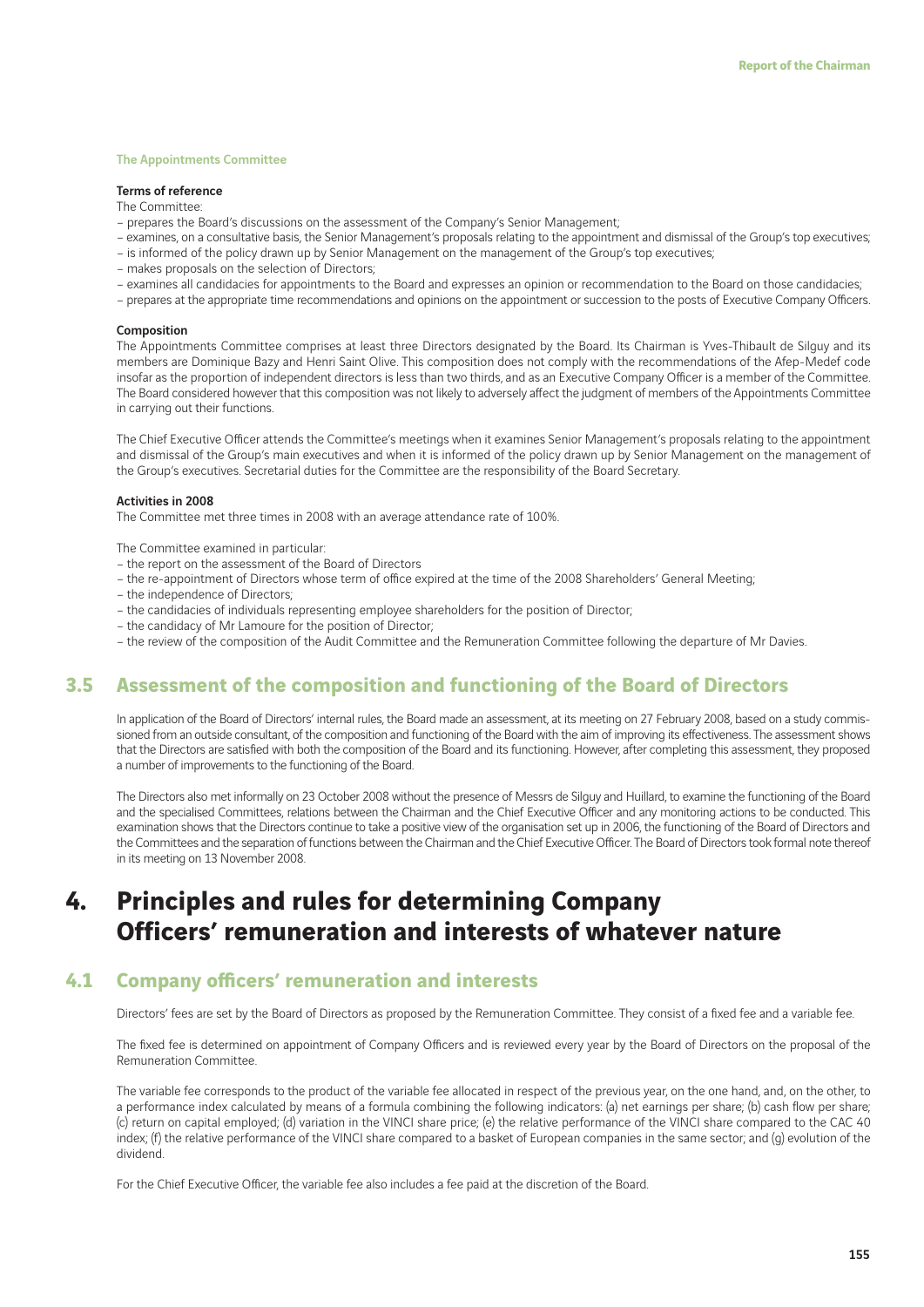The Board of Directors is keen to associate a significant number of managers and executives with creation of value by the Group so as to align their interests with those of shareholders over the long term through share subscription and performance share plans. In its meeting on 3 March 2009, the Board of Directors decided, on the proposal of the Remuneration Committee, to submit to the Shareholders' General Meeting of 14 May 2009 a delegation in respect of share subscription options in view of the fact that the preceding delegation expired on 13 July 2006. Such delegation would be implemented in strict compliance with the recommandations contained in the Corporate Governance Code adopted by the Company.

The Chief Executive Officer and the previous Chief Executive Officer benefit, in the same way as other Senior Group Executives, from supplementary pension arrangements guaranteeing them an additional annual pension capped at €85,595 per year.

The Chairman benefits from a special pension arrangement amounting to €380,000 per year, subject to performance conditions, to replace equivalent arrangements that lapsed when the Chairman resigned from the Suez Group. Given that this arrangement is to the benefit of a single person, it is not in compliance with the Afep-Medef code.

## **4.2 Directors' fees**

The Shareholders' General Meeting of 4 May 2004 set the aggregate amount of Directors' fees at €800,000 as from the financial year starting on 1 January 2004.

At its meeting of 27 February 2008, the Board of Directors upon proposal of the Remuneration Committee allocated the Directors' fees for the year commencing 1 January 2008 as follows:

– €70,000 for the Chairman of the Board, including €20,000 as a variable fee;

– €40,000 for each Director, including €20,000 as a variable fee;

– an additional amount of €25,000 for the Chairman of each Committee and an additional amount of €15,000 for the members of the Audit Committee and of €10,000 for the members of the other Committees.

Payment of the variable fee depends on the Member's presence at Board Meetings, an amount of €2,500 being deducted from the maximum for each absence from Board Meetings after the first.

## **5. Formalities for participation of shareholders in the Shareholders' General Meeting**

The formalities for participation of shareholders in the Shareholders' General Meeting are described in Article 17 of the Articles of Association reproduced below:

"Shareholders' Meetings are called and take place in accordance with the legislation and regulations in force. The meetings are held either at the registered office or at another location specified in the notice of the meeting. All shareholders, may, regardless of the number of shares they own, participate in meetings personally or by proxy, on producing evidence of their identity and shareholding in the form of either:

– a personal registration of the shares in their own name; or

– for bearer shares, registration of the shares with an authorised intermediary, who provides an attendance certificate, if necessary by electronic means.

These formalities must be completed no later than midnight (Paris time), on the third working day before the meeting. Shareholders wishing to attend the meeting but who have not received their admission card by midnight (Paris time) of the third working day before the meeting will be given an attendance certificate. However, the Board of Directors may shorten or remove this deadline provided that any such decision applies to all shareholders.

Individual shareholders may also attend the Shareholders' Meeting by videoconference or by other means involving telecommunications, subject to the conditions and restrictions set out by legislative and regulatory provision in force, if the Board of Directors so authorises at the time the meeting is convened. Shareholders attending in this manner are considered present and are included in the calculation of the quorum and the majority.

Postal votes are treated under the terms and conditions set out in legislative and regulatory provisions. Shareholders may send proxy forms and postal votes for every Shareholders' Meeting by mail, under the conditions set out in legislative and regulatory provisions, or by electronic means, if the Board of Directors so authorises in the notice of the meeting.

Shareholders' Meetings are chaired by the Chairman of the Board of Directors or, in his or her absence, by the Vice-Chairman of the Board of Directors, if a Vice-Chairman has been designated, or by a member of the Board of Directors specifically appointed by the Board of Directors to that effect. Failing that, the Shareholders' Meeting elects its own Chairman. The Minutes of the Shareholders' Meetings are drawn up and the copies thereof are certified and delivered in compliance with legislative and regulatory provisions in force."

## **6. Publication of the information required by Article L.225-100-3 of the French Commercial Code**

Information mentioned in Article L.225-100-3 of the French Commercial Code concerning elements which might have an impact in the event of a public offering are published in the management report.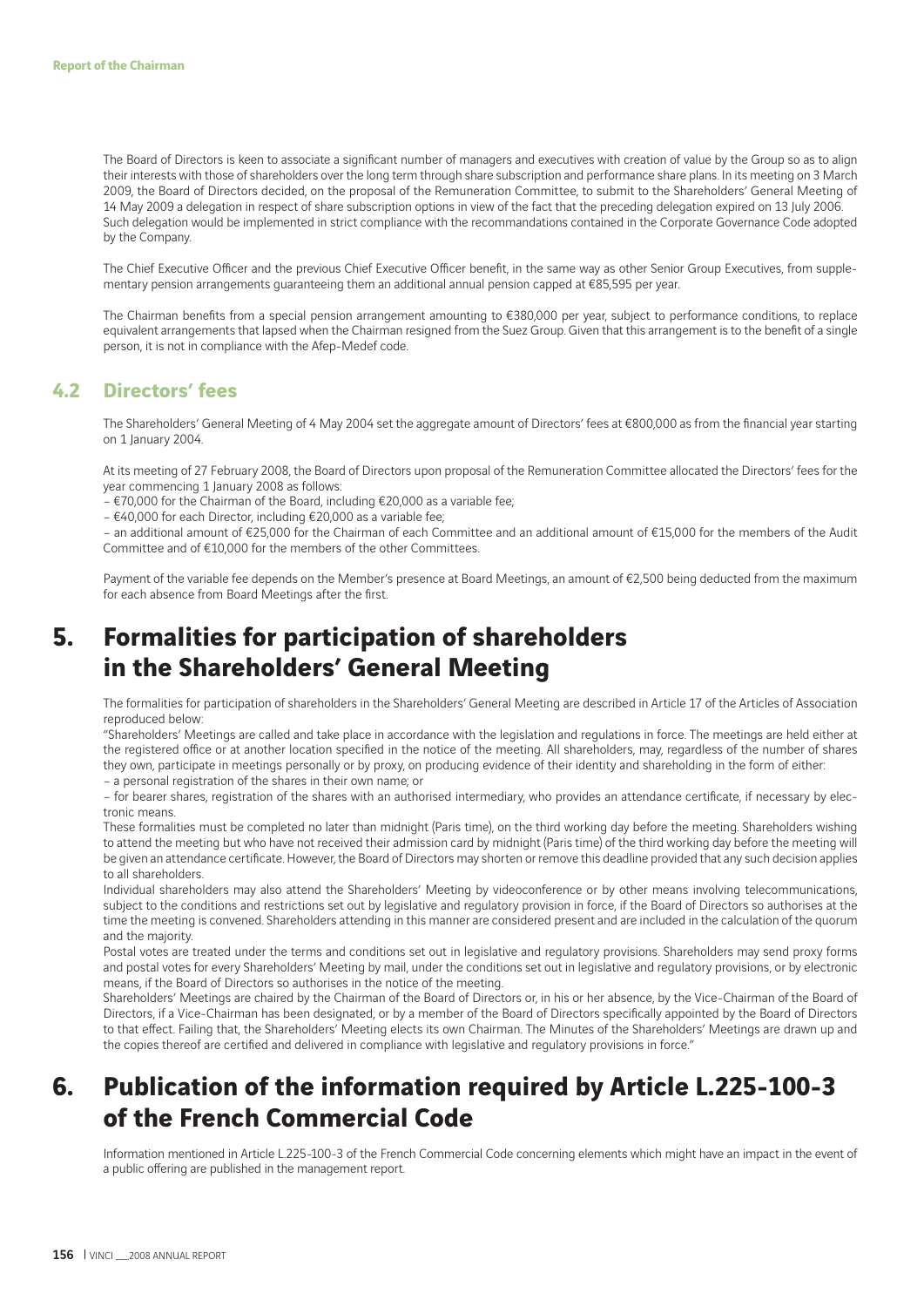# B. Internal control and risk management procedures

## **1. Introduction**

## **1.1 Definition–Reference framework**

In January 2007, the French Stock Market regulator, the Autorité des marchés financiers (AMF) published the findings of the working group formed under its aegis. This document is entitled "The Internal Control System – Reference Framework."

According to this document, which constitutes the reference framework applied by the Group, internal control is a process of the VINCI group, defined and implemented under its responsibility.

It includes a set of resources, conduct, procedures and actions adapted to the specific characteristics of the VINCI group, which:

- contributes to better control of its activities, the effectiveness of its operations and the efficient use of its resources and
- must allow it to take into account, as appropriate, significant risks, whether operational, financial or in respect of compliance.

The system aims more particularly to ensure:

- compliance with laws and regulations;
- implementation of the instructions and guidelines set by Senior Management;
- the satisfactory functioning of the Company's internal processes, notably those contributing to preservation of its assets;
- the reliability of financial reporting.

Nevertheless, like any control system, internal control, however well designed and implemented, cannot provide an absolute guarantee that such risks have been completely eliminated.

## **1.2 Scope of application of internal control**

The scope applies to the holding company and subsidiaries included within the scope of consolidation. For the specific case of the Belgian company CFE – in which VINCI has a 46.84% capital stake – and its subsidiaries, these provisions are adapted to the specifi c features of Belgian law, which attributes responsibility for internal control to the Board of Directors of companies listed a the stock exchange.

Within this scope, internal control contributes to prevention and control of risks arising from the activities of Group companies and the risks of error and fraud, in particular in the areas of accounting and finance.

## **2. Organisation and environment of internal control**

## **2.1 Principles of action and conduct**

The businesses in which VINCI operates require the personnel involved to be geographically close to customers in order to provide them promptly with solutions suited to their needs. In order to enable the manager of each profi t centre – some 2,500 in total in the Group – to take the required operational decisions rapidly, a decentralised organisation has been implemented in each of the four business lines (Concessions, Energy, Roads and Construction) and in VINCI Immobilier.

This organisation entails delegation of authority and responsibility to operational and functional staff at all levels.

This delegation of authority to operational and functional management staff is carried out complying with the general guidelines (see paragraph 4.2) and the principles of conduct and behaviour to which VINCI is strongly committed:

– rigorous compliance with the rules common to the whole Group, in particular in respect of entering into commitments, risk-taking (see paragraph 4.3), acceptance of business (see paragraphs 4.4 and 4.5) and submission of financial, accounting and management information (see paragraph 4.2). These common rules, which are deliberately restricted in number, given the range of the Group's activities, must be strictly applied by the staff concerned and their teams;

– transparency and loyalty of managers towards their line management superiors and towards functional departments and the holding company. In particular, all managers must inform their superiors of any difficulties encountered in the performance of their duties (e.g. with respect to carrying out works on sites, relations with customers, government departments, suppliers, financiel partners, internal relationships, personnel management, safety, etc). Although an integral part of operational managers' duties is to take decisions alone, within the framework of the general guidelines received, on matters falling within their area of competence, any difficulties encountered must be handled with the assistance, if necessary, of their line management superiors or divisional or holding company functional departments;

– compliance with the laws and regulations in force in the countries where the Group operates, and, in particular, rigorous compliance with the rules on competition and ethical behaviour;

– responsibility of operational executive managers to communicate the Group's principles governing conduct and behaviour to their staff by appropriate means and to set an example. This responsibility cannot be delegated to functional managers;

– safety of persons (employees, external service providers, sub-contractors, etc.);

- a culture of financial performance.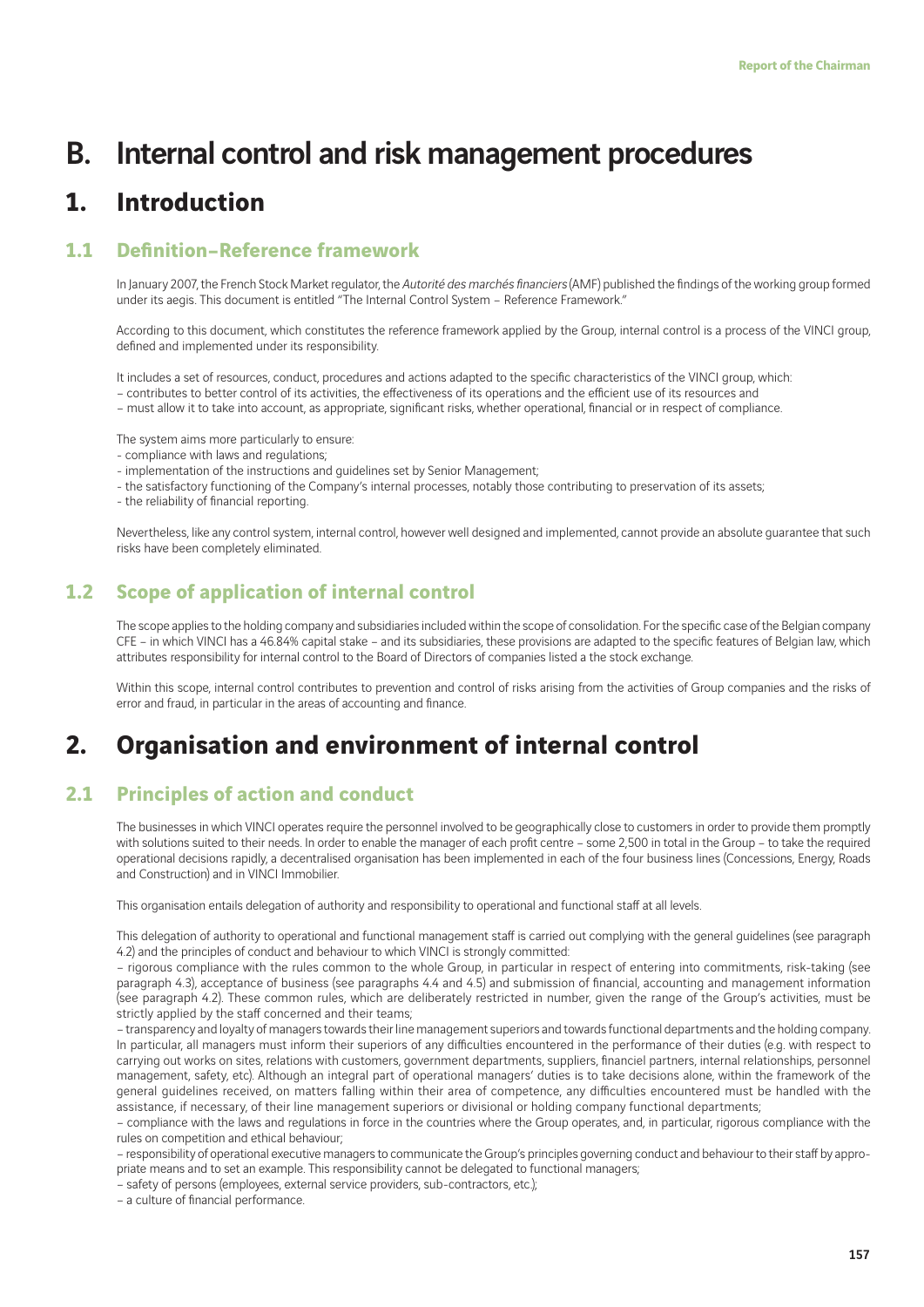## **2.2 The Board of Directors and the Audit Committee**

VINCI's Board of Directors represents all the shareholders collectively and is responsible for monitoring management performance, defining the Company's strategic choices and ensuring satisfactory functioning of the Company. It considers all major matters concerning the Group's business.

The Board of Directors, which adopted a set of internal rules in 2003 and set up ad hoc committees for audit, strategy and investments, remuneration and appointments, has delegated certain specific tasks to the Audit Committee regarding accounting rules and procedures, and the monitoring and analysis of accounts and forecasts, internal control and risk management, such as for example the monitoring of provisions, off -balance sheet commitments, the level of debt and the Group's policy in respect of insurance.

### **2.3 The Executive Committee**

The Executive committee currently has nine members:

- the Director and Chief Executive Officer;
- the Chairman of Eurovia;
- the Executive Vice-President and Chief Financial Officer:
- the Chairman of VINCI Construction;
- the Chairman of VINCI Construction France;
- the Chairman of VINCI Energies;
- the Co-Chief Executive Officer of VINCI Concessions;
- the Chairman of VINCI Autoroutes France, who is also Co-Chief Executive Officer of VINCI Concessions;
- the Director of Business Development

The Executive Committee is in charge of executing the Group's strategy and of defining and implementing its management policies (finance, human resources, safety, insurance etc.).

## **2.4 The holding company and the divisions**

The holding company's staff is comparatively small (153 people at end December 2008), suited to the Group's strong decentralised structure. In particular, the holding company's functional departments have to ensure that the Group's rules and procedures and Senior Management's decisions are applied. Furthermore, and depending on needs expressed, these departments advise divisions on technical matters but do not interfere in the taking of operational decisions, which are the sole responsibility of the divisions.

The divisions carry out their activities according to the principles of action and behaviour described in paragraph 2.1.

### **2.5 Internal audit**

The Internal Audit Department's role is to draw up and disseminate the general procedures laid down by the holding company and to supervise the situation in each division as regards procedures, ensuring in particular that they are adapted to the Group's situation and organisation, while complying with the requirements of the law dated 3 July 2008 containing various provisions to adapt French Company Law to the European Community Law ("DDAC Act").

In this connection, the Internal Audit Department's role is to co-ordinate the risk management process. In particular, it organises the meetings of the VINCI Risk Committee in charge of monitoring and authorising the acceptance of new business that exceeds certain thresholds set by General Management, then records and follows up the Risk Committee's decisions.

Lastly, it undertakes specific assignments requested either by the Group's Senior or Financial Management or the various divisions' Senior Management.

The Internal Audit Department is mainly supported by the divisions' internal audit staff, with whom it undertakes joint assignments, and by personnel seconded for this purpose from the operational department concerned and personnel from certain of the holding company's functional departments.

## **3. Identification of risks and risk management system**

Risks are defined as obstacles that might prevent the Company from achieving its objectives. These objectives may be divided into strategic (commitments), operational (common or specific to a business line) and financial risks and risks in respect of compliance with laws and regulations.

An action plan initiated in 2003 led, initially, in 2004, to identification of the main risks and the associated controls in the business divisions, and subsequently to actions to strengthen internal control. These actions are described in chapter 5 entitled "Actions undertaken to strengthen internal control."

In October 2008, the Executive Committee reaffirmed its objective of implementing a risk management system at Group level to satisfy new legal requirements, on the one hand, and, on the other, to ensure more uniform, systematic and formalised monitoring of the risks incurred.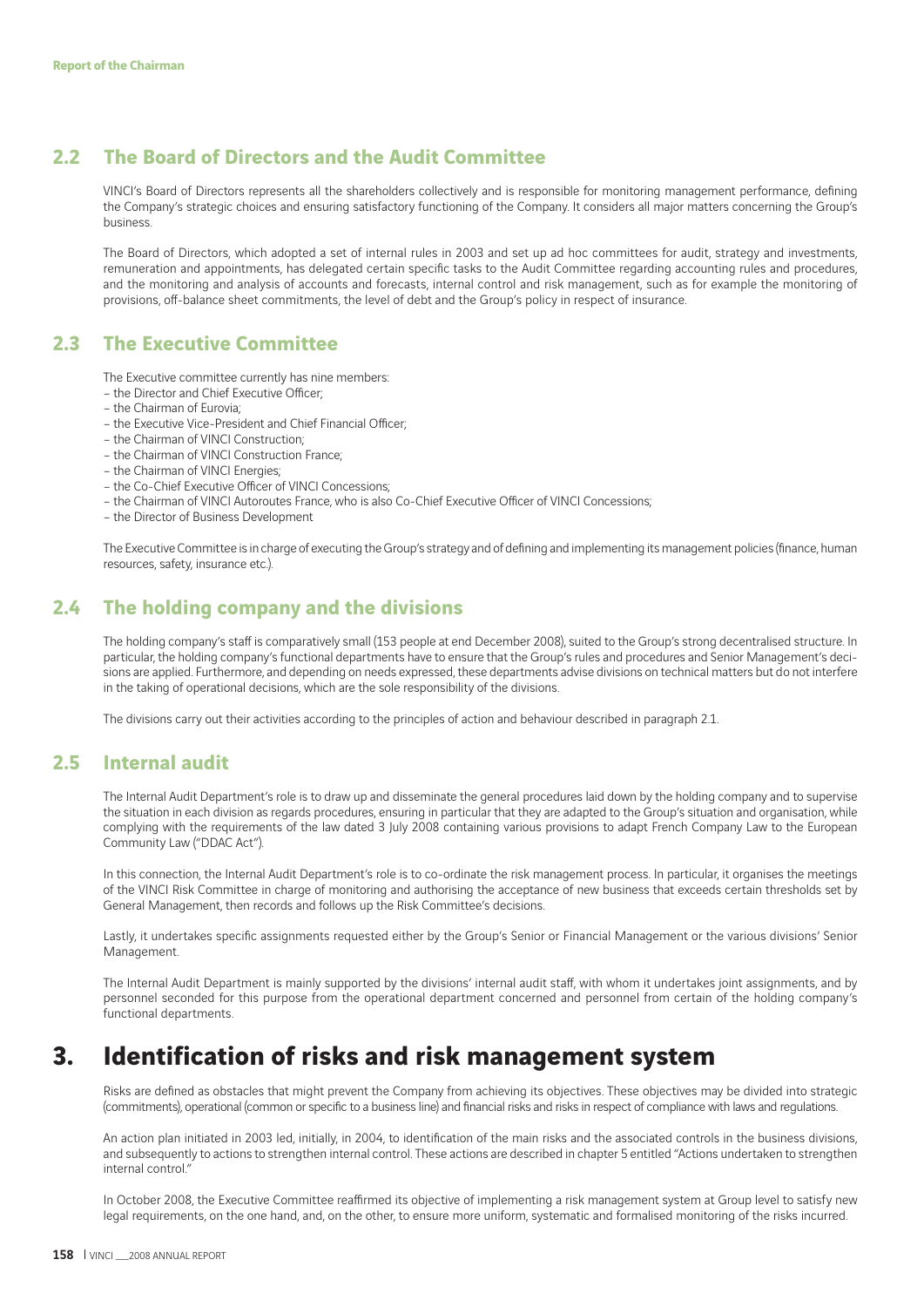This action plan should closely involve operational managers without introducing further complexities in operating methods. Risk monitoring is therefore included in the framework of the meetings provided for by existing procedures in respect of commitments and monitoring of operations. In 2009, we will be establishing a mapping process that includes the following phases:

– development by the holding company of a methodological guide providing a general procedure for risk identification and analysis;

– implementation of this procedure by business line in the divisions and sub-divisions;

– summary of actions by the holding company.

The next phase will be deployment of risk management procedures (implementing indicators and a uniform monitoring process by the divisions and sub-divisions).

## **4. Principal internal control procedures**

The main procedures described below are common to all companies in the Group. There are specific procedures within each division, in particular for the monitoring of projects and forecasting of results, especially for contracts spanning several years.

## **4.1 Compliance with laws and regulations**

The standards of behaviour included in the Group's compliance objectives are set by the laws and regulations in force.

The legal department of the holding company is responsible for:

– conducting legislative tracking intelligence in order to remain informed of the different rules applicable to the Group;

– informing the employees concerned about the rules pertaining to them (in particular, for the holding company, the "General rules concerning privileged information, insider trading and securities operations", which are available on the intranet);

– follow-up of major disputes that could have an impact on the Group.

These provisions are supplemented by a system adapted to the divisions and subsidiaries, particularly those located outside France.

With a view to ensuring compliance with the laws and regulations described in paragraph 2.1 above, training and awareness actions are organised by the divisions for operational managers.

Further to these general aspects, particular emphasis is laid in training on:

– safety of employees on worksites through active continuation of the Group's risk prevention policy;

– purchasing and sub-contracting.

### **4.2 Application of the guidelines and instructions of General Management**

The Chairmen of the companies heading divisions (VINCI Energies, Eurovia and VINCI Construction), the Co-Chief Executive Officers of VINCI Concessions and the Chairman of VINCI Immobilier exercise the powers given to them by law.

Under the Group's internal organisation, they are also required to comply with the general guidelines issued by VINCI's Director and Chief Executive Officer, which they have formally accepted.

These apply in particular to the following areas:

– the entering into commitments, and in particular the acceptance of new business of a significant size or involving significant potential risks; corporate acquisitions and disposals; property development, investments and divestments; and material off -balance sheet commitments.

– the reporting of information in connection with the Group's requirements for accounting and financial data or relating to events that are material for the Group, in particular in respect of litigation, disputes and insurance policies and claims.

In particular, these general guidelines require compliance with the holding company's procedures regarding the acceptance of new business or investments. These procedures define thresholds above which specific authorisation has to be obtained from the appropriate committees – the Risk Committee (see paragraph 4.3), the Strategy and Investment Committee – or prior information has to be submitted to the Director and Chief Executive Officer or certain VINCI functional departments or both.

These directives are passed on by the heads of the divisions:

– in the framework of delegations to operational and functional staff for the clauses concerning them;

– to managers acting as company officers in a company in their business sector; acceptance by these managers of the provisions of the same nature as the general directives is a prior condition of their appointment.

Operational and functional line managers regularly carry out field visits and unannounced spot inspections in order, in particular, to satisfy themselves that the principles described in 2.1 are applied permanently and effectively.

## **4.3 Procedures in respect of new commitments/the VINCI Risk Committee**

Strict procedures are in force that must be complied with before a new commitment is accepted.

The VINCI Risk Committee has to assess: – acquisitions and disposals of businesses;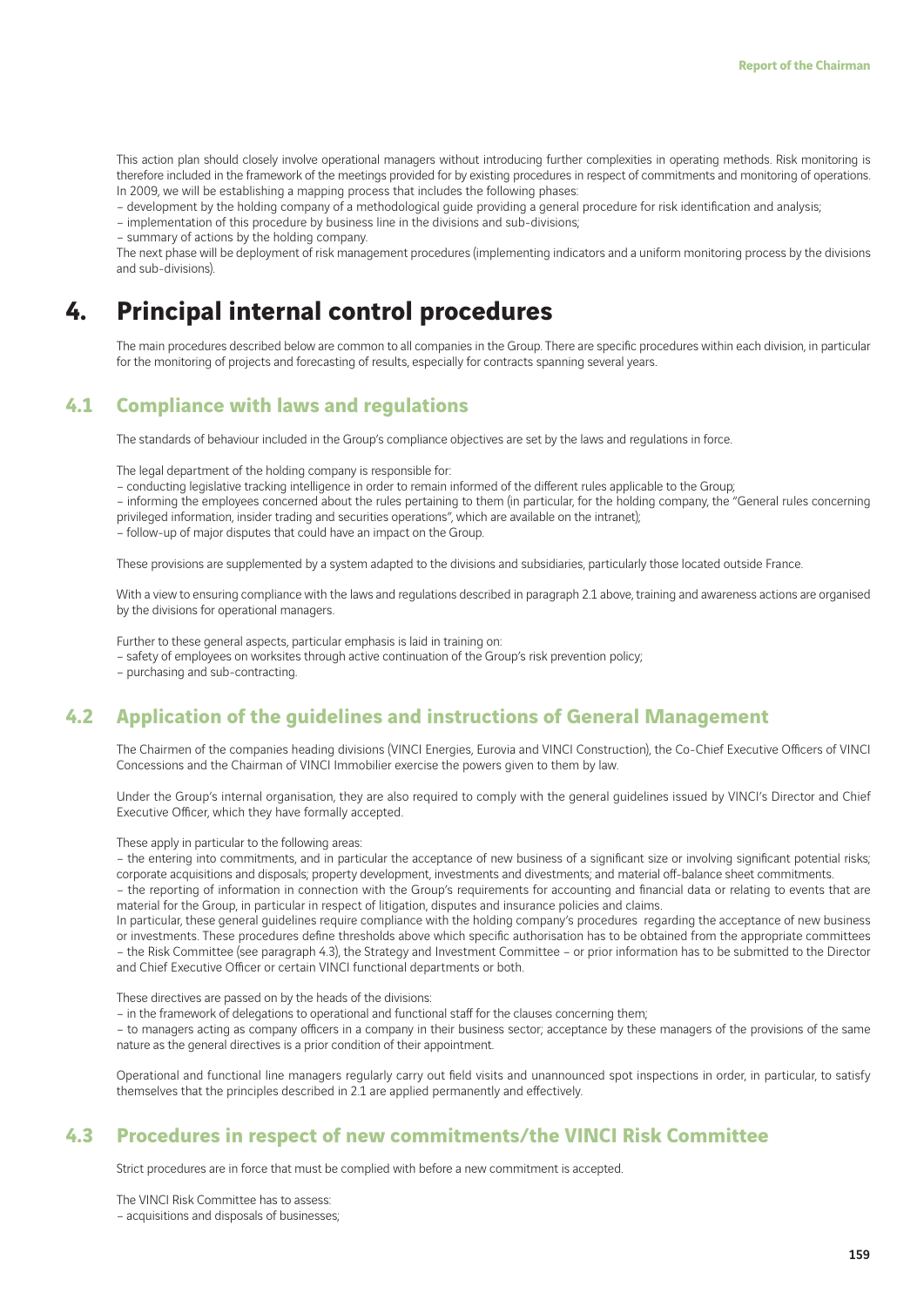– the terms and conditions of offers for work worth more than the thresholds set, and in particular the associated technical, legal and financial commitments; these thresholds relate to the entire operation, taking all works together, whatever the share obtained by Group entities in the operation, and however the enterprise is contacted (directly, through an invitation to tender, etc.);

– all transactions relating to property development, concession operations, public-private partnerships (PPPs) or long-term commitments, including all associated financing, whether in France or abroad.

For construction contracts, other thresholds, below those necessitating consideration by the Risk Committee, trigger submission of prior information to VINCI Senior Management on an alert form. If the Chief Audit Officer considers that the alert form renders it necessary, in particular in view of the offer's specific technical, geographical or financial features and the associated risks, he may propose that a specific Risk Committee meeting be held.

Lastly, under the system of delegation and sub-delegation in place, other thresholds trigger a requirement for a formal agreement from the division's Senior Management, under the procedure specific to and defined by each division.

The Risk Committee's objective is to review projects that, particularly because of their size, financing, location or specific nature, bears a special risk, whether technical, legal, financial or other.

Submission to the Risk Committee constitutes formalisation of the commitment made by the manager of the subsidiary in question to his or her superiors as to the quality of the analysis made and therefore of the offer envisaged, and consequently, the expected level of profit on the project presented.

The Risk Committee is usually composed of the following members:

- the Director and Chief Executive Officer;
- the Executive Vice-President and Chief Financial Officer;
- the Chief Audit Officer;
- the Chairman (or Chief Executive Officer) of the concerned division;
- representatives from the operational staff of the bidding company or division (the general manager, project manager, design manager, etc.);
- representatives of the functional departments (legal, insurance, finance, etc.) of this company or division.

Moreover, the composition of the Risk Committee may be altered depending on the purpose of its meeting (e.g. examination of property transactions, acquisitions of companies, concessions contracts and public-private partnerships).

The holding company's Risk Committee, in its various configurations, met 190 times in 2008 and examined approximately 250 projects.

## **4.4 Procedures in respect of monitoring of operations**

Divisions have their own management accounting systems tailored to their business. Specific budgetary control tools linked to the accounting system have been installed in the Energy, Roads and Construction divisions and each of the concession activities (motorways, car parks, etc.) and allow regular monitoring of the progress of works and contracts. These systems are generally interconnected with the systems in place to draft and process financial and accounting information as described below.

A monthly report on business, new orders taken, the Group's order book and consolidated net borrowing position is prepared by the Finance Department on the basis of detailed information provided by the divisions. It is distributed to the Chairman, the Senior Management and the members of the Executive Committee.

The Management of each division prepares a specific report on the month's key events. These are centralised at the holding company and then distributed to the Chairman, the Senior Management and the members of the Executive Committee.

This information is also transmitted to the internal Audit Department.

The budget procedure is common to all divisions and their subsidiaries. It is built around five key dates in the year: the budget for the next year at the end of the current year, followed by four updates in March, May, September and November. For each of these stages, management committees meet to examine each division's position and financial data, usually in the presence of the Group's Chief Executive Officer and/or its Executive Vice-President – Chief Financial Officer.

In addition, the divisions participate in regular monitoring of VINCI's societal and environmental commitments as described in the sustainable development chapter, with a particular emphasis on safety.

### **4.5 Procedures governing the preparation and processing of financial and accounting information**

The Budgets and Consolidation Department, part of the Finance Department, is responsible for the production and analysis of the financial, company and consolidated information distributed inside and outside the Group, which it must ensure is reliable. In particular the Department is in charge of: - preparing, agreeing and analysing VINCI's half-year and annual parent company and consolidated financial statements and forecasts (consolidation of budgets, budget updates and three-year forecasts);

– the definition and monitoring of the Group's accounting procedures and the application of the IFRS standards;

– co-ordination of the "Vision" Group financial information system, which incorporates the consolidation process and which is used to unify the various VINCI reporting systems (accounting and financial information, human resources information, commercial data, borrowing).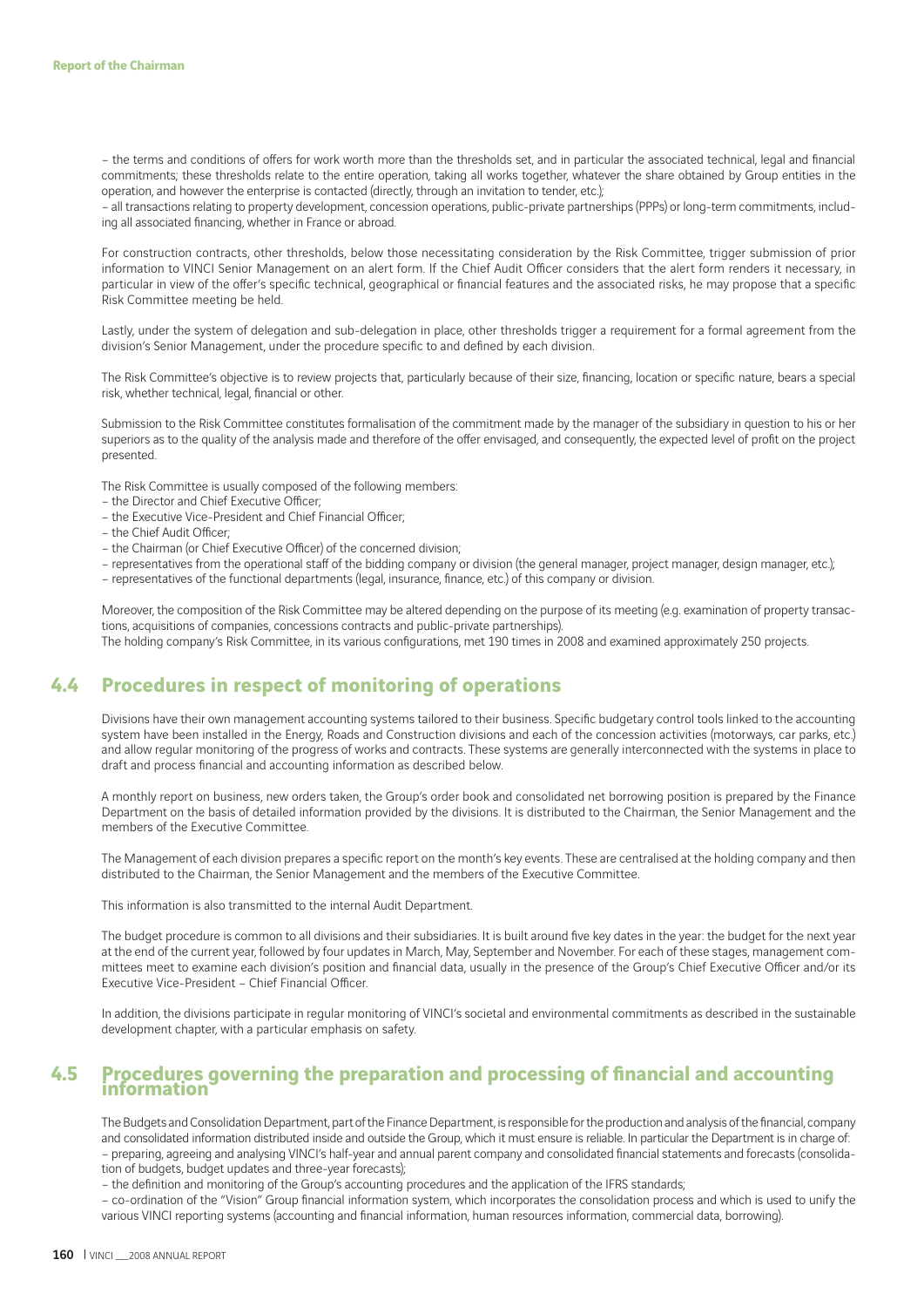The Budgets and Consolidation department lays down a timetable and closure instructions for the preparation of the half-yearly and annual accounts. These instructions, sent to the division's Finance Departments, are presented in detail to the staff in charge of consolidation in the entities in question.

The Group's accounting rules and methods, including the definition of reporting documents and consolidation packages, are set out in widely distributed procedural notes and are available on the Intranet. Specific detailed monitoring is carried out for some areas - such as provisions for liabilities, deferred tax and off-balance-sheet commitments. At each accounts closure, divisions send the Budgets and Consolidation Department a dossier with an analysis of and comments on the consolidated data submitted. The Group Finance Department presents the accounting treatment it intends using for any complex transactions to the Statutory Auditors, in order to receive their prior opinion, and to the Audit Committee.

The Statutory Auditors present their observations on the half-year and annual accounts to the Audit Committee before they are presented to the Board of Directors. Prior to this, they present their observations to the Management of the divisions in question and of the VINCI holding company.

Before signing their reports, the Statutory Auditors request letters of representation from Group Management and divisional management. In these representations, group management and divisional management confirm, in particular, that they consider that all items at their disposal have been submitted to the Statutory Auditors to enable them to perform their duties and that the effects of any anomalies still unresolved at the date of those representations and noted by the Statutory Auditors do not have a material impact, either individually or in aggregate, on the financial statements taken as a whole.

## **5. Actions undertaken to strengthen internal control and risk management**

### **5.1 Summary of work carried out before 2008**

In 2003, VINCI initiated an action plan intended to enhance the quality of the internal control system, without bringing into question the principles and features of its management organisation, which combines, in a decentralised environment, an entrepreneurial culture, the autonomy of operational managers, transparency and sincerity, and network-based operations.

The project comprised several stages, of which the first, completed in 2003, was to identify the main risks and the associated controls for the main Group entities and major business line processes.

The second stage related to determining and describing the current organisation of internal control, the aim being to describe the internal control arrangements existing in the various divisions. Self-assessment questionnaires on the internal control environment, drafted by the Internal Audit Department and approved by the Executive Committee, were sent in 2003 and 2004 to managers of a sample of entities, selected from the largest and most representative entities.

The third step, in 2003 and 2004, involved extending the listing of risks and associated controls to all Group entities. The objective here was to use the self-assessment questionnaires and the interviews conducted with VINCI's Senior Management, the managers of the main business lines and VINCI's functional departments to list the main risks and corresponding controls existing within the Group and the business lines. This allowed the identification of the critical processes that the various entities should assess from an internal control viewpoint. In this connection, the bidding process appeared to be a priority.

2004 actions were launched in the respect of the improvement of the internal control environment, organisation and procedures:

– distribution of the Chief Executive's general guidelines (see paragraph 4.2) to all the operational and functional managers of divisions in France and abroad;

– harmonisation and fine-tuning of the formalisation of certain procedures (through the creation of working groups and specific dedicated resources), including in particular cash management and accounting at holding company level and a complete revision of operational procedures in the Roads division; holding company procedures have also been made available on the Group's intranet;

– implementation in certain foreign subsidiaries of management methods and procedures complying with Group policy;

– creation of internal audit functions in those divisions where none existed and an increase in divisions' head-office cost control staff:

– implementation of a charter in the largest operational entity of the Construction business line (Sogea Construction, now VINCI Construction France), covering its 10 internal operating rules on risk taking, financial engineering, external functions or appointments, acquisition or disposal of securities, reorganisation, property and other tangible assets, human resources, budgetary management, banking relations and financial commitments, administrative management, communication and the use of brands and logos.

#### Assessment of internal control

The survey made in 2005 to assess the quality of internal control under the Financial Security Act covered 193 Group entities (including 38 foreign entities), which replied to 120 questions grouped into three self-assessment questionnaires (control of operations and monitoring business, control of financial information; the control environment and risk assessment). They were analysed using various criteria: division, business line, geographical area, and revenue.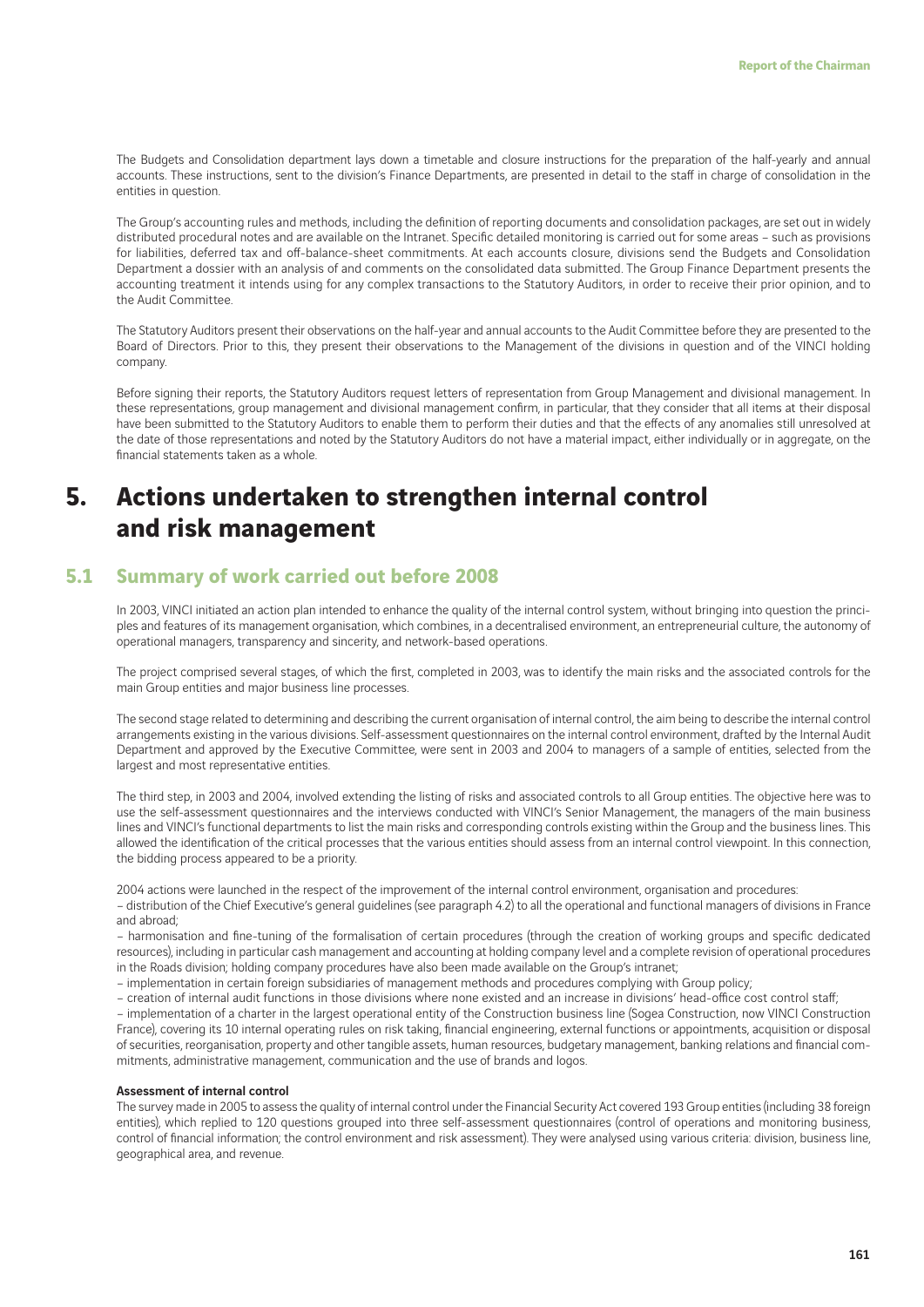In 2006, 208 entities (including 45 outside France) were questioned and replied to these same questionnaires. Furthermore, more detailed replies to the questions were requested, with five possible answers instead of three. Given the general improvement in internal control within the Group, this allowed the subjects requiring particular attention to be identified more precisely. Lastly, improvements to the software used for these surveys enabled each division and sub-division to make better use of the information generated by this survey at its own level.

In 2007, the questionnaires were reviewed by a committee of experts from the divisions and the holding company in the light of the results of the 2006 survey and the recommendations published in January 2007 by the AMF. The annual survey related to 218 entities (including 37 outside France) representing almost 60% of the Group's consolidated business. The questionnaire included 130 questions for operational entities (211 entities surveyed) and 73 questions for the holding companies (7 entities surveyed).

Furthermore, to ensure full compliance with the AMF's recommendations, the Chairman of the Board of Directors completed a specific questionnaire covering matters relating solely to his function.

#### Information systems

A project to assess the operation of information systems was launched in 2007 with 13 entities located in mainland France, forming a representative sample. They replied to a self-assessment questionnaire comprising four sections: the information system environment, software and hardware, operation and information systems security.

### **5.2 Work carried out in 2008**

#### Assessment of internal control

In 2008, before the survey on the assessment of internal control within the Group was made, the questionnaires were reviewed by a committee of experts from the divisions and the holding company in the light of the results of the 2007 survey. The annual survey related to 261 entities (including 37 outside France) representing almost 60% of the Group's consolidated business. The questionnaire comprised 130 questions for operational entities (211 entities surveyed) and 73 questions for the holding companies (7 entities surveyed). The replies were analysed by the Internal Audit Department using the criteria of geographical area, business line, entity size and process. A summary was presented to the Audit **Committee** 

Furthermore, to ensure full compliance with the AMF's recommendations, a specific questionnaire was sent to the Chairman of the Board covering matters solely related to his function.

### Information systems

A project to assess information systems relating to production of financial and accounting information was launched at the end of 2007 covering 17 Group divisions or sub-divisions in France, with the assistance of external specialists, continuing on from the work done in 2006. This project, co-ordinated by the holding company's internal Audit Department and information Systems Department, gave rise to a series of audit reports delivered to the entities in question in July 2008. A summary of the assessment and recommendations were presented to the Audit committee and actions plans based on these recommendations were drawn up by the entities in question during the summer of 2008.

An information systems assessment campaign for subsidiaries based outside mainland France was launched at the end of 2008, with a questionnaire adapted from that already used in 2006.

#### Work carried out by the divisions

At VINCI Construction, the cost control and internal audit functions are mainly performed at the level of the various sub-divisions, given the division's size and the scope of its activities. The construction division's holding company has a small number of staff, and its role is to define common rules, based on the Group's rules but adapted to the specific features of its business, to monitor internal control work programmes drawn up by the sub-divisions (including the deployment of new computerised tools or new procedures), to verify their consistency and progress, and lastly to initiate audits at its own initiative or at the Group holding company's suggestion.

The sub-divisions in the construction division are VINCI Construction France, VINCI Construction Grands Projets, VINCI Construction Filiales Internationales, Freyssinet, Solétanche Bachy, Entrepose Contracting, VINCI plc (UK) and CFE (Belgium).

At VINCI Construction France, work on the replacement of financial management and accounting systems, launched in 2006, continued in 2008, the aim being to implement a single tool that will strengthen internal control. At the same time, four internal audit assignments were conducted in 2008, in the following delegations: Bateg, Provence-Languedoc-Roussillon, Travaux nautiques-Environnement and Normandy-Centre.

In 2008. Freyssinet continued to draft its internal control manual, although the approach and content of this document will have to be redefined in the context of the Solétanche-Freyssinet merger. Moreover, 12 audits were carried out, mostly outside France (eight financial audits and four legal audits).

For Solétanche Bachy, which joined the Group in 2007, the main areas of action concern the continuing adoption of Group rules (accounts, reporting) and implementation of the rules and procedures for reviewing complex or sensitive offers in the French and foreign subsidiaries, with the appointment of local correspondents reporting to the head office. In 2008, five system and procedures audit assignments were carried out.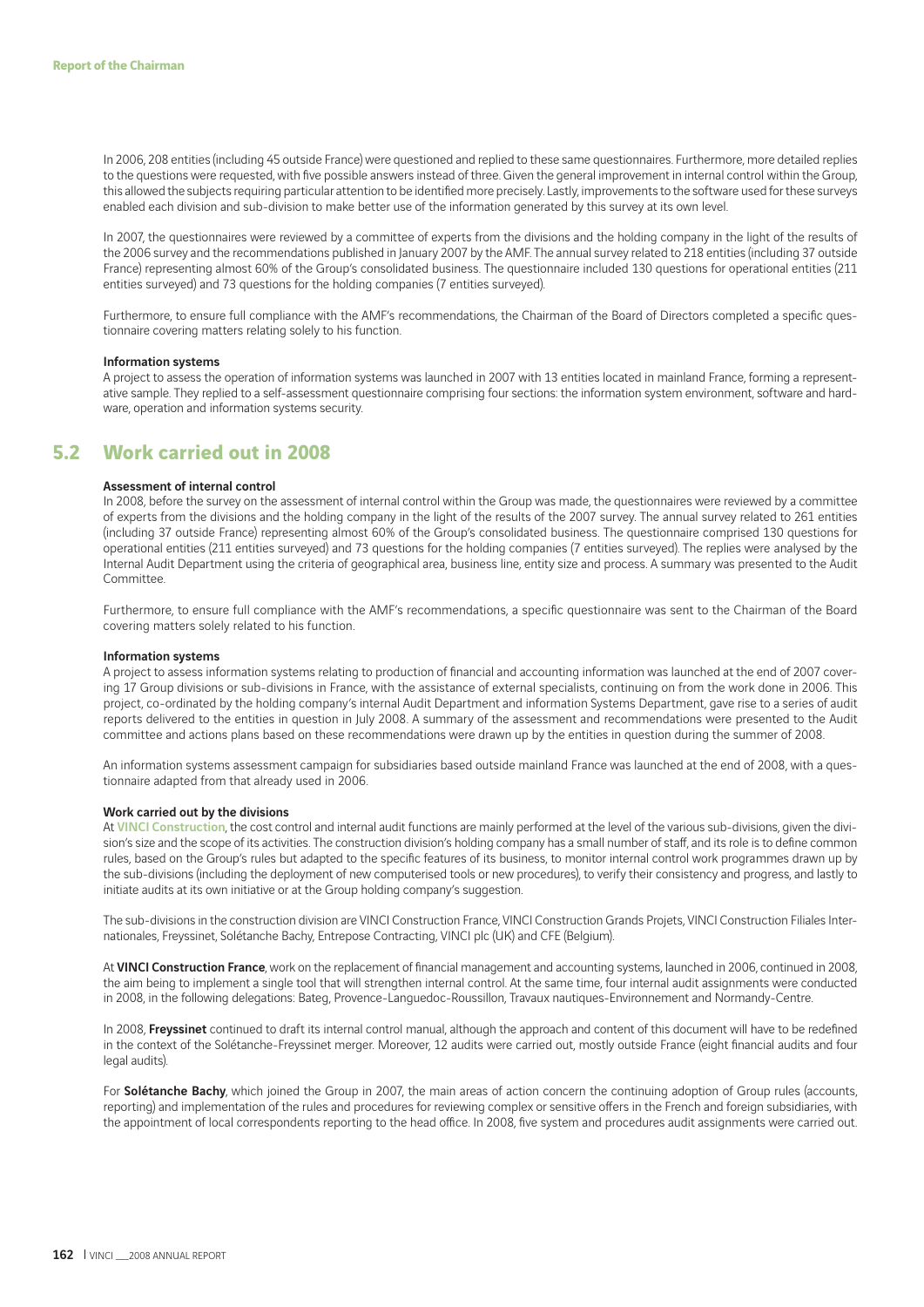VINCI PLC (UK) updated the manual of policies and procedures aimed at senior executives (VINCI PLC Directors' and Senior Executives' Policies and Procedures Manual). Newly acquired companies (Taylor Woodrow Construction, Gordon Durham and Stradform) are working to harmonise their systems with those of VINCI PLC. The project launched in 2007 to overhaul its management and internal control system, run by a multidisciplinary team (Finance Leadership Team), continued in 2008, with particular emphasis on reporting and purchasing, thereby contributing to an improvement of the internal control culture in all the enterprise's functions and enhancing the effectiveness of internal control.

VINCI Construction Grands Projets carried out 41 audit assignments on its sites, focusing in particular on projects in start-up phase and projects with the biggest construction risks. The aspects reviewed in each of these assignments were accounting, budget, cash flow and uncertainties. Supplementing these internal assignments, three audits were carried out jointly with the Statutory Auditors.

VINCI Construction Filiales Internationales has created an internal audit service which conducted implementation of a structuring management system (Probox) in the Europe division. This system is built on three components: a manual of basic rules that must be applied in all subsidiaries (the Rules), a shared construction management solution (Pégase) and standard budget control reporting forms for each construction site. In 2008, 64 audit assignments were carried out in the Africa, Overseas France and Europe divisions. Furthermore, four information system audit assignments were carried out in Eastern Europe with the assistance of specialised consultants.

Entrepose Contracting, as a listed company, drafts its own internal control report. At the end of 2008, it initiated procedures to recruit an internal audit manager.

VINCI Energies has continued the work commenced in previous periods; a self-assessment campaign focusing on sub-contracting and cash management processes was carried out in all active profit centres, i.e. 748 units. Moreover, a complete self-assessment questionnaire (350 questions) was completed by new business units or business units with a new manager (79 altogether). In addition, a review of internal control was carried out in 97 profit centres in 2008.

In 2008, Eurovia carried out an overhaul of its Group management system bringing together all its entities in France and abroad, with the system available online at the beginning of 2009. Methods and management tools (Kheops, Ermes) were adopted in Canada, Slovakia, Poland, Lithuania and Romania and the systems are now used in all the French, and most of the foreign, businesses, enabling greater uniformity in the processing of accounting, financial and management data, together with greater transparency, thus further facilitating their analysis and enabling simpler and more systematic control.

Mapping of risks now covers all services in the Finance department, which has raised employee awareness of internal control. The division's internal audit department conducted 30 assignments in 2008, broken down as follows:

– 15 audits of agencies or operational subsidiaries in France;

– 11 audits of agencies or operational subsidiaries outside France;

– 1 audit of a functional department (shared services centre in France);

– 3 acquisition audits.

VINCI Concessions, which experienced an exceptional growth in the number of companies managed in 2008, focused on implementing internal control organisation (power of attorney and adapting the general directives of the Director and Chief Executive Officer) and procedures in these new subsidiaries, with particular emphasis on reporting.

An improved cost control system was put in place for development activities.

Implementation of internal control is still the responsibility of the companies making up the division. Thus, ASF, Escota and VINCI Park have their own dedicated internal control structures.

In 2008, VINCI Park conducted some 100 assignments aimed at ensuring compliance with operating procedures in its car parks.

Cofiroute strengthened security for payment by bank card. Two audits were conducted, one dealing with sub-concessionaires (one-third of the brands) and one concerning follow-up of ISO 9001/2001 certification.

ASF recruited an information system security manager responsible for analysing IT risks, and in particular, mapping and implementing a security action plan. A quality action plan inspired by Itil (Information Technology Infrastructure Library) is applied to all functional and operational processes in the Engineering of Information Systems department. Quality audit assignments focusing on the purchasing process were also conducted.

Escota initiated a risk control action plan at the end of 2007, which led to the mapping of major risks in 2008. At the end of 2008, the working groups responsible for the different themes proposed action plans to manage these risks. In addition, a new business manager position was created in the Finance and Legal department with responsibility for monitoring the compliance of internal procedures with the regulations in force in respect of contracts and purchasing in general.

The assignments carried out in the various companies in 2008 revealed no anomalies that would raise doubts as to the level of internal control in the entities audited.

In 2008, VINCI Immobilier continued with its efforts to strengthen internal control in two areas: procedures and new IT systems.

The "business line" software covering the whole chain of production and financial management of operations deployed in 2007 was extended to include monitoring of all property development operations under way, systematically implementing the associated procedures and giving full scope to the structuring effects of the software in terms of processes, both for accounting staff and for operational staff. In addition, the procedures specific to the accounting and management control departments were finalised, in line with the objectives set on the reorganisation of accounting and financial departments initiated in 2007.